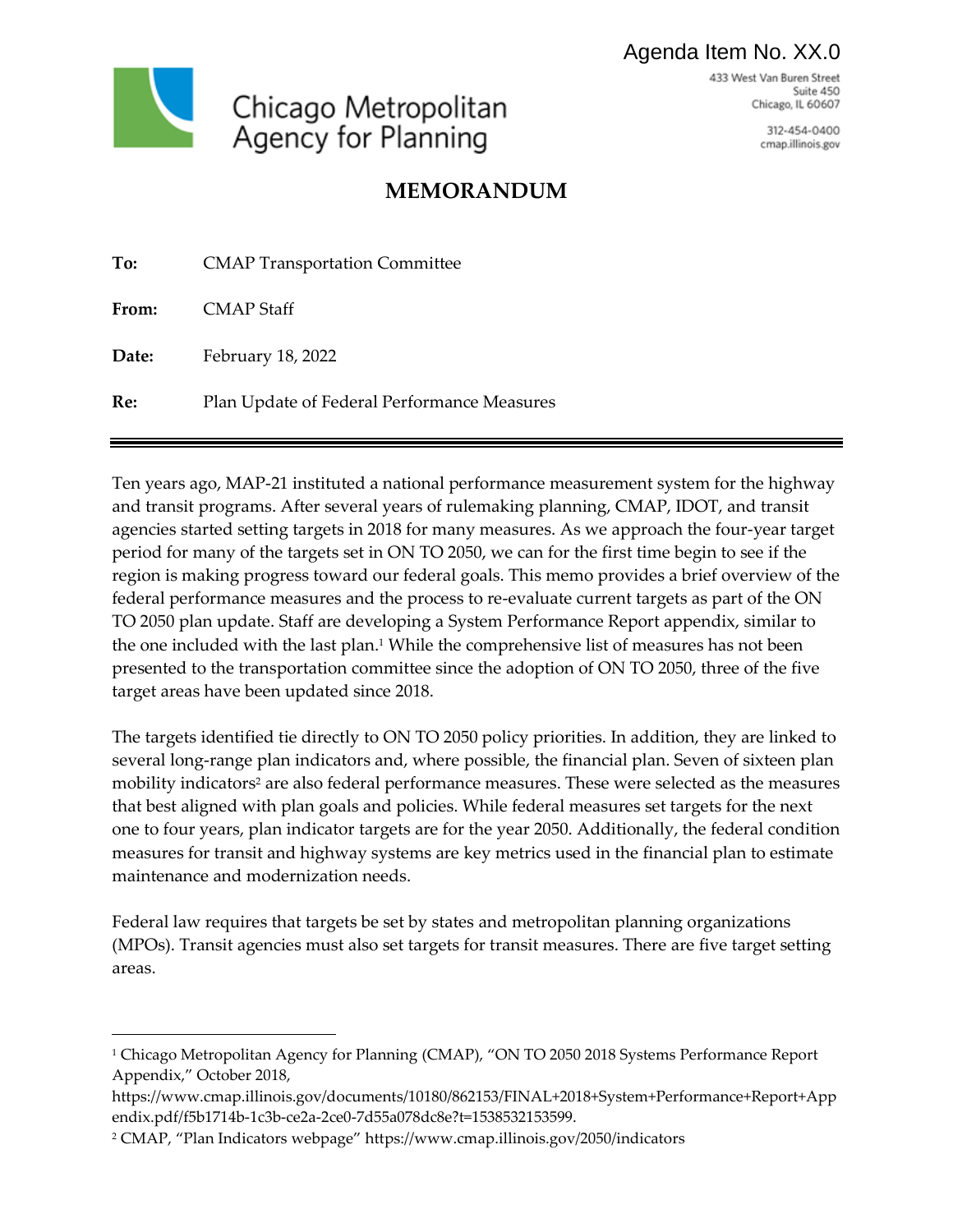| Area                               | <b>Measure</b><br><b>Areas</b>                                              | <b>Number</b><br>of<br>targets | Last update       | <b>Target setting</b>                                                                                                                                                                                                            | <b>Changes from ON</b><br><b>TO 2050</b>                                                                                                                                |
|------------------------------------|-----------------------------------------------------------------------------|--------------------------------|-------------------|----------------------------------------------------------------------------------------------------------------------------------------------------------------------------------------------------------------------------------|-------------------------------------------------------------------------------------------------------------------------------------------------------------------------|
| Highway<br><b>Safety</b>           | Fatalities,<br>serious<br>injuries                                          | 5                              | January 2022      | <b>CMAP has historically</b><br>supported IDOT's<br>targets.                                                                                                                                                                     | <b>CMAP has launched</b><br>several efforts to<br>address roadway<br>safety.                                                                                            |
| <b>Highway</b><br><b>Condition</b> | <b>NHS Bridge</b><br>and<br>pavement<br>condition                           | 6                              | <b>March 2021</b> | <b>CMAP supports IDOT's</b><br>pavement targets.<br>Bridge targets are set for<br>modest improvement.                                                                                                                            | Using federal<br>measure for<br>pavement now that<br>data is available.                                                                                                 |
| System<br>Performance              | Congestion<br>and air<br>quality                                            | 9                              | October 2018      | Congestion targets<br>reflect goals of avoiding<br>increases in congestion<br>while improving<br>reliability and increasing<br>transit ridership. Air<br>quality goals are based<br>on projects selected in<br>the CMAQ program. | Targets will be<br>updated to reflect<br>the most current<br>CMAQ program.<br>Round Lake Beach<br>urbanized area will<br>have separate<br>targets for some<br>measures. |
| <b>Transit</b><br><b>Safety</b>    | Fatalities,<br>serious<br>injuries,<br>safety<br>events, and<br>reliability | 28                             | <b>March 2021</b> | Targets are based on<br>those set by the transit<br>agencies. A target is set<br>for four modes for each<br>of the seven measures.<br>(Metra sets targets with<br>the Federal Railroad<br>Administration.)                       | ON TO 2050 was<br>amended in 2021 to<br>include transit<br>safety. Rules were<br>not final when<br>original plan was<br>adopted.                                        |
| <b>Transit</b><br><b>Condition</b> | Vehicle,<br>equipment,<br>facility, and<br>track<br>condition               | 8                              | October 2018      | Targets are based on<br>estimates of financial<br>capacity to reduce the<br>state of good repair<br>backlog by 2050.                                                                                                             | May include FTA<br>supported Chicago<br>Water taxi assets.                                                                                                              |

Staff have collected new data as it becomes available and are working through each target area to identify trends, needed analysis, new rules, and any other significant changes. A snapshot of the latest data is available in the tables at the end of this memo. In general, target setting methodology will remain consistent with the original ON TO 2050 plan or the most recent targets adopted by the MPO policy committee. Changes will reflect evolving requirement and improved data where appropriate.

MPOs are required to demonstrate how the Transportation Improvement Program (TIP) contributes to achieving performance targets. In response to this requirement, CMAP has been collecting information in the eTIP database about what performance measures are impacted by TIP projects. This information was first presented in the 2019 Obligations report. A profile of TIP obligations and programming will be included in the System Performance Report update to demonstrate the connection between programming and federal performance measures.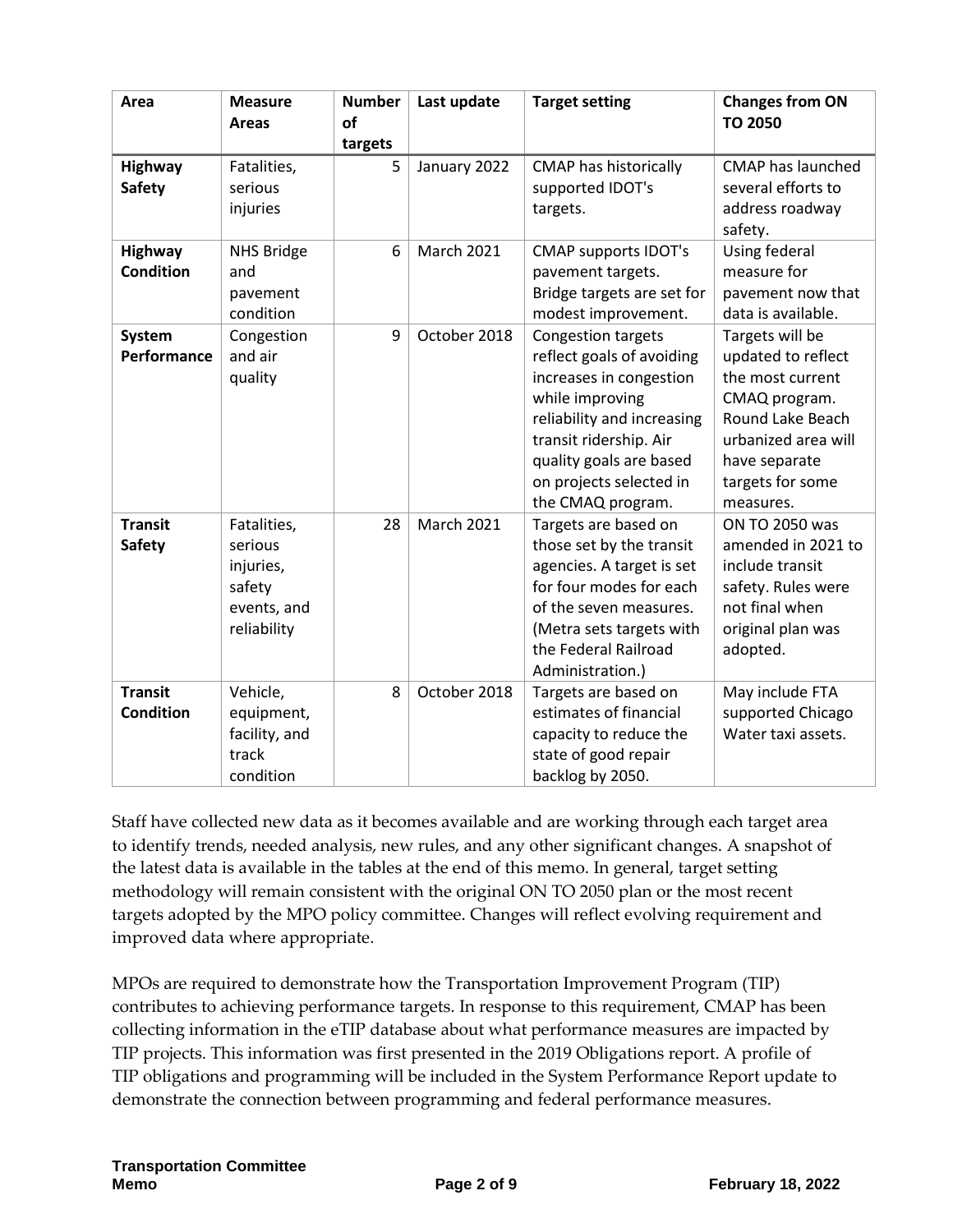### *Highway Safety*

Highway safety measures are the only target areas requiring adoption by the MPO each year (typically in January). The federal timeline for this measure makes it difficult to align with CMAP's planning cycle, so the targets adopted in January 2022 will be the targets for the plan update. Since CMAP supports the state targets, there are no specific targets for the region, but data for the region is included below for reference.

|                                                       | Measure |        |        |        |        |                                      |                       | <b>Current Targets</b>    |      |              |                 |                  |
|-------------------------------------------------------|---------|--------|--------|--------|--------|--------------------------------------|-----------------------|---------------------------|------|--------------|-----------------|------------------|
| <b>Name</b>                                           | 2016    | 2017   | 2018   | 2019   | 2020   | Mid<br><b>Point</b><br><b>Target</b> | <b>Target</b><br>Date | End Year Target<br>Target | Date | <b>Trend</b> | <b>Progress</b> | <b>vs Target</b> |
| Fatalities (CMAP five-year rolling average)           | 426     | 444    | 453    | 472    | 504    |                                      |                       |                           |      |              |                 |                  |
| Fatalities (State five-year rolling average)          | 990     | 1,016  | 1,025  | 1,042  | 1,081  | 985                                  | 2020                  | 1000                      | 2021 |              |                 | (96)             |
| Fatalities per 100 million VMT- CMAP                  |         | 0.75   | 0.76   | 0.78   | 0.87   |                                      |                       |                           |      |              |                 |                  |
| Fatalities per 100 million VMT - State                | 0.94    | 0.96   | 0.96   | 0.97   | 1.04   | 0.91                                 | 2020                  | 0.93                      | 2021 |              |                 | (0.13)           |
| Serious injuries - CMAP                               | 6,663   | 6.721  | 6,613  | 6,426  | 5,980  |                                      |                       |                           |      |              |                 |                  |
| Serious injuries - State                              | 12,184  | 12.125 | 11,956 | 11,553 | 10,692 | 11.669                               | 2020                  | 11,556                    | 2021 |              |                 | 976              |
| Serious injuries per 100 million VMT- CMAP            | 11.3    | 11.3   | 11.1   | 10.7   | 10.2   |                                      |                       |                           |      |              |                 |                  |
| Serious injuries per 100 million VMT- State           | 11.6    | 11.4   | 11.2   | 10.8   | 10.2   | 10.8                                 | 2020                  | 10.79                     | 2021 |              |                 | 0.64             |
| Non-motorized fatalities and serious injuries- CMAP   | 1.149   | 1,182  | 1,215  | 1,238  | 1,162  |                                      |                       |                           |      |              |                 |                  |
| Non-motorized fatalities and serious injuries - State | I,499   | 1,528  | 1,561  | 1,583  | 1,490  | 1456                                 | 2020                  | 1518                      | 2021 |              |                 | (33)             |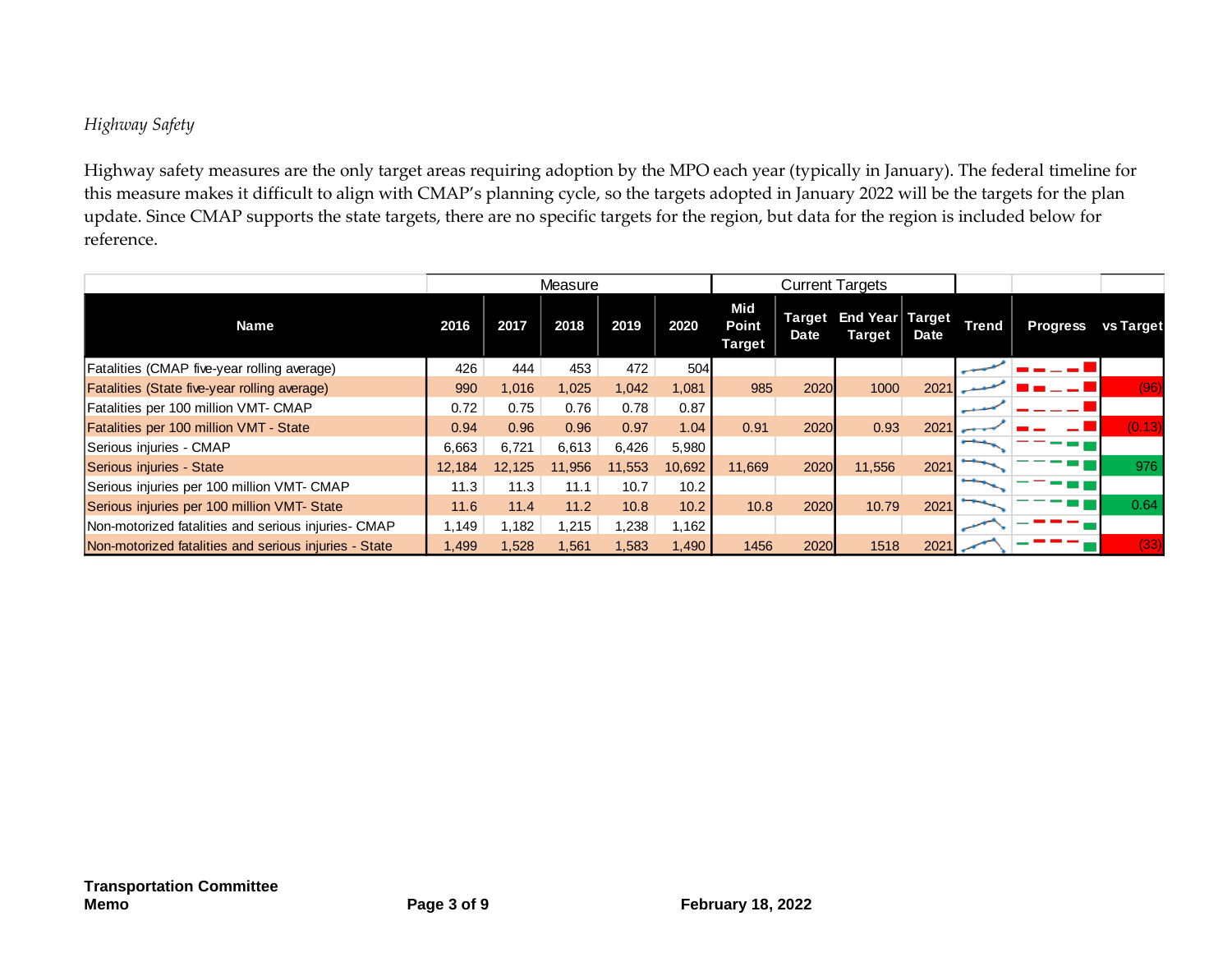## *Highway Condition*

This target area tracks the condition of pavement and bridges on the national highway system (NHS). The data required to calculate the federal pavement condition measure was not available when the ON TO 2050 plan targets were adopted. CMAP used an allowed alternative until the data was collected. The MPO policy committee received an update on bridge and pavement targets in March 2021 and adopted new pavement targets. 3

|                                              |          |       | Measure |       |       | <b>Current Targets</b>           |             |              |                 |           |
|----------------------------------------------|----------|-------|---------|-------|-------|----------------------------------|-------------|--------------|-----------------|-----------|
| <b>Name</b>                                  | 2016     | 2017  | 2018    | 2019  | 2020  | End Year Target<br><b>Target</b> | <b>Date</b> | <b>Trend</b> | <b>Progress</b> | vs Target |
| Interstate NHS Pavement Condition - Good     | 60.8%    | 55.1% | 58.2%   | 68.5% |       | 61%                              | 2021        |              |                 | $-7%$     |
| Interstate NHS Pavement Condition - Poor     | 0.6%     | 0.9%  | 0.7%    | 6.6%  |       | 2%                               | 2021        | سم           |                 | $-5%$     |
| Non-Interstate NHS Pavement Condition - Good | $20.6\%$ | 18.3% | 18.3%   | 22.8% |       | 21%                              | 2021        |              |                 | $-2%$     |
| Non-Interstate NHS Pavement Condition - Poor | 6.0%     | 10.9% | 9.7%    | 29.9% |       | 9%                               | 2021        |              | — 1             | $-21%$    |
| Condition of bridges on NHS - % Good         | 37.6%    | 36.6% | 35.2%   | 34.6% | 30.0% | 36.8%                            | 2021        |              |                 | 7%        |
| Condition of bridges on NHS - % Poor         | 9.3%     | 8.6%  | 10.7%   | 12.7% | 12.5% | 8.3%                             | 2021        |              |                 | $-4%$     |

1

<sup>3</sup> CMAP, "2021 NHS pavement condition performance targets," March 2021, https://www.cmap.illinois.gov/documents/10180/1298484/Board-MPO%28Memo%29PavementTargets03-03-2021.pdf/046b421b-cadb-ab4e-9b7c-ee8971cf2322?t=1614900045544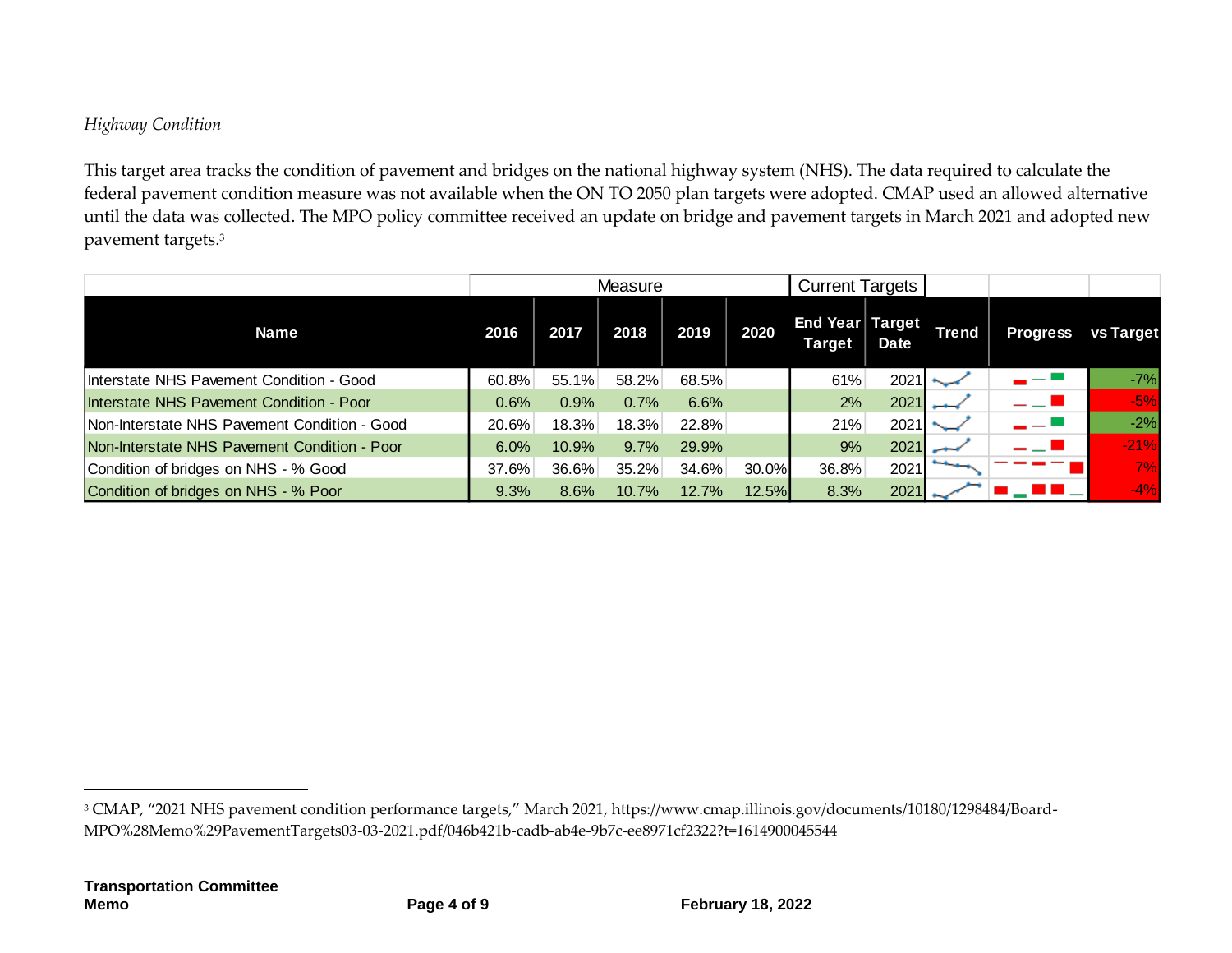#### *System Performance*

The system performance area looks at a number of different measures related to air quality, congestion and mode share. CMAP staff are just beginning to see the data from the pandemic, but it has had a significant impact on some of these measures. Past targets for congestion reflect plan goals to limit increases in congestion while focusing on the reliability of the system. It is unclear if reduced congestion levels are temporary or lasting, therefore staff plan to present targets that continue to target congestion level seen before the pandemic.

While most targets reflect assets in the CMAP MPO boundary, the non-single Occupancy vehicle and peak hour excessive delay (PHED) targets are set by census defined urbanized areas. A phase in of the rule mean that starting in 2022, all urbanized areas of over 200,000 population must set targets vs. over 1 million in 2018. Therefore, the Round Lake Beach--McHenry--Grayslake, IL—WI urbanized area may require targets with the plan update. More will be known when the Census Bureau releases updated urban boundaries in March 2022. CMAP will coordinate with IDOT, SEWRPC, WisDOT, INDOT, and NIRPC on these targets.

|                                                        |       | Measure |       | <b>Current Targets</b> |       |                           |             |              |                 |           |
|--------------------------------------------------------|-------|---------|-------|------------------------|-------|---------------------------|-------------|--------------|-----------------|-----------|
| <b>Name</b>                                            | 2016  | 2017    | 2018  | 2019                   | 2020  | End Year Target<br>Target | <b>Date</b> | <b>Trend</b> | <b>Progress</b> | vs Target |
| VOC (kg/day)                                           |       | 279     |       | 106                    |       | 246.1                     | 2021        |              |                 |           |
| NO <sub>x</sub> (kg/day)                               |       | 1,271   |       | 7,247                  |       | 6,643.5                   | 2021        |              |                 | (3,925)   |
| PM2.5 (kg/day)                                         |       | 47      |       | 505                    |       | 432.2                     | 2021        |              |                 | (289)     |
| PM10 (kg/day)                                          |       | $\sim$  |       |                        |       |                           | 2021        |              |                 |           |
| Interstate system travel time reliability              | 65.7% | 66.6%   | 63.5% | 64.2%                  | 85.6% | 64.7%                     | 2021        |              |                 | $-20.9%$  |
| Non-Interstate NHS travel time reliability             | 82.7% | 83.4%   | 83.5% | 86.3%                  | 92.8% | 84.7%                     | 2021        |              |                 | $-8.1%$   |
| Annual excessive peak hour delay per capita on the NHS | 14.3  | 14.5    | 17.0  | 14.5                   | 14.5  | 15.4                      | 2021        |              |                 | 0.9       |
| Truck travel time reliability                          | 1.96  | 1.92    | 2.06  | 2.08                   | 2.08  | 1.95                      | 2021        |              |                 | (0.1)     |
| % non-single occupancy vehicle commute travel (Chicago | 30.6% | 30.8%   | 31.2% | 31.4%                  |       | 31.9%                     | 2021        |              |                 | 0.0%      |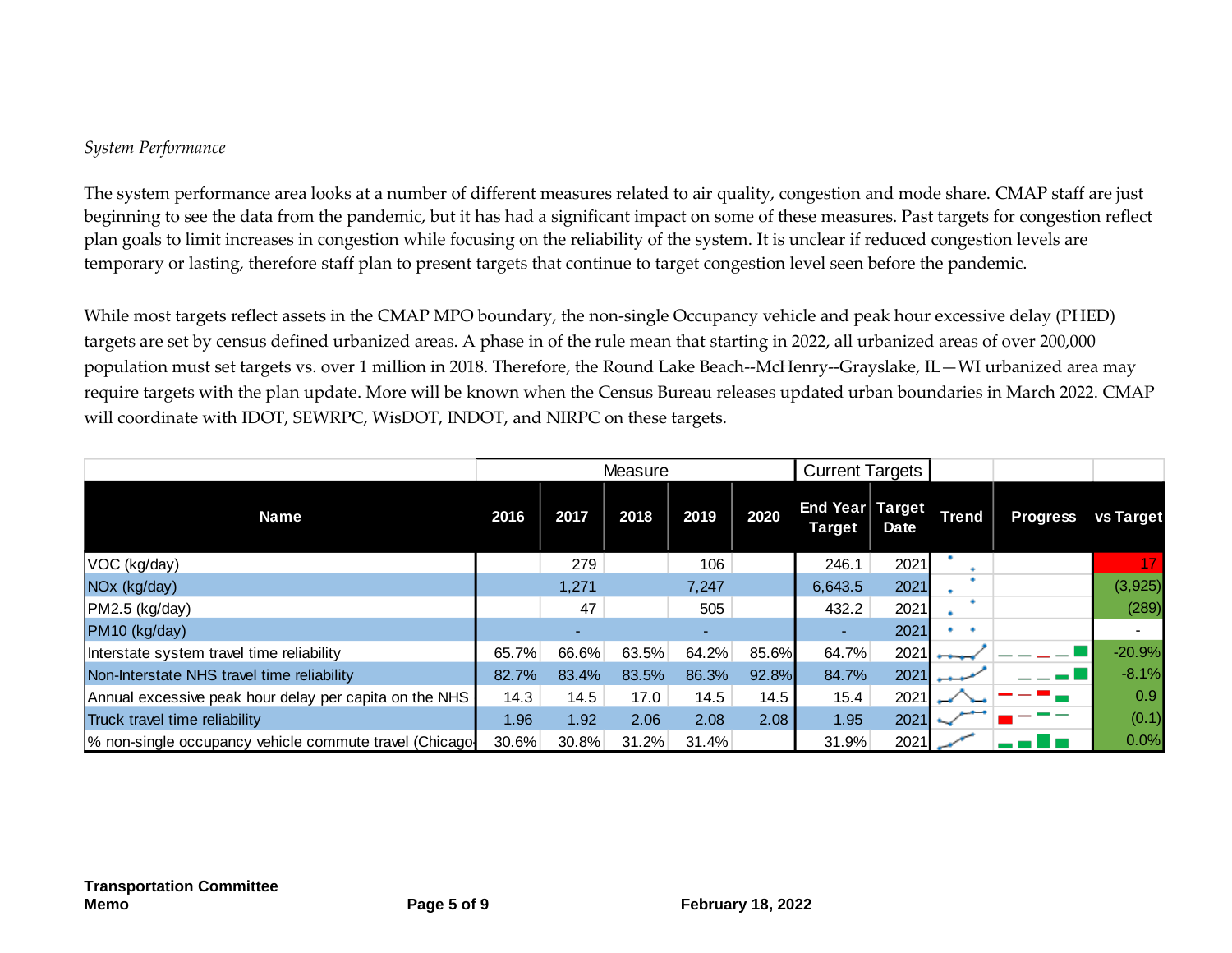*Transit Safety*

The transit safety measures and rule were still being finalized when ON TO 2050 was adopted in 2018. The FTA also delayed enforcement for transit agencies due to the pandemic. The MPO policy committee adopted two-year transit safety targets in March 2021. <sup>4</sup> With the plan update, staff will recommend four-year targets to align with the plan cycle. Staff are reviewing new guidance from the FTA on how to set targets with regard to incidents that result from criminal activity. Safety at Metra is regulated by the FRA, so federal targets are not required, but CMAP includes Metra in our planning and discussions around transit safety. Rail targets below only include CTA rail. Bus targets combine CTA and Pace.

 $\overline{a}$ 

<sup>4</sup> Chicago Metropolitan Agency for Planning, "2022 Regional Transit Safety Performance Targets Memo," March 2021, https://www.cmap.illinois.gov/documents/10180/1298484/Board-MPO%28Memo%29TransitSafetyTargets03-04-2021.pdf/5294ab4b-f322-34ad-0d3d-9d1d855440fc?t=1614900046273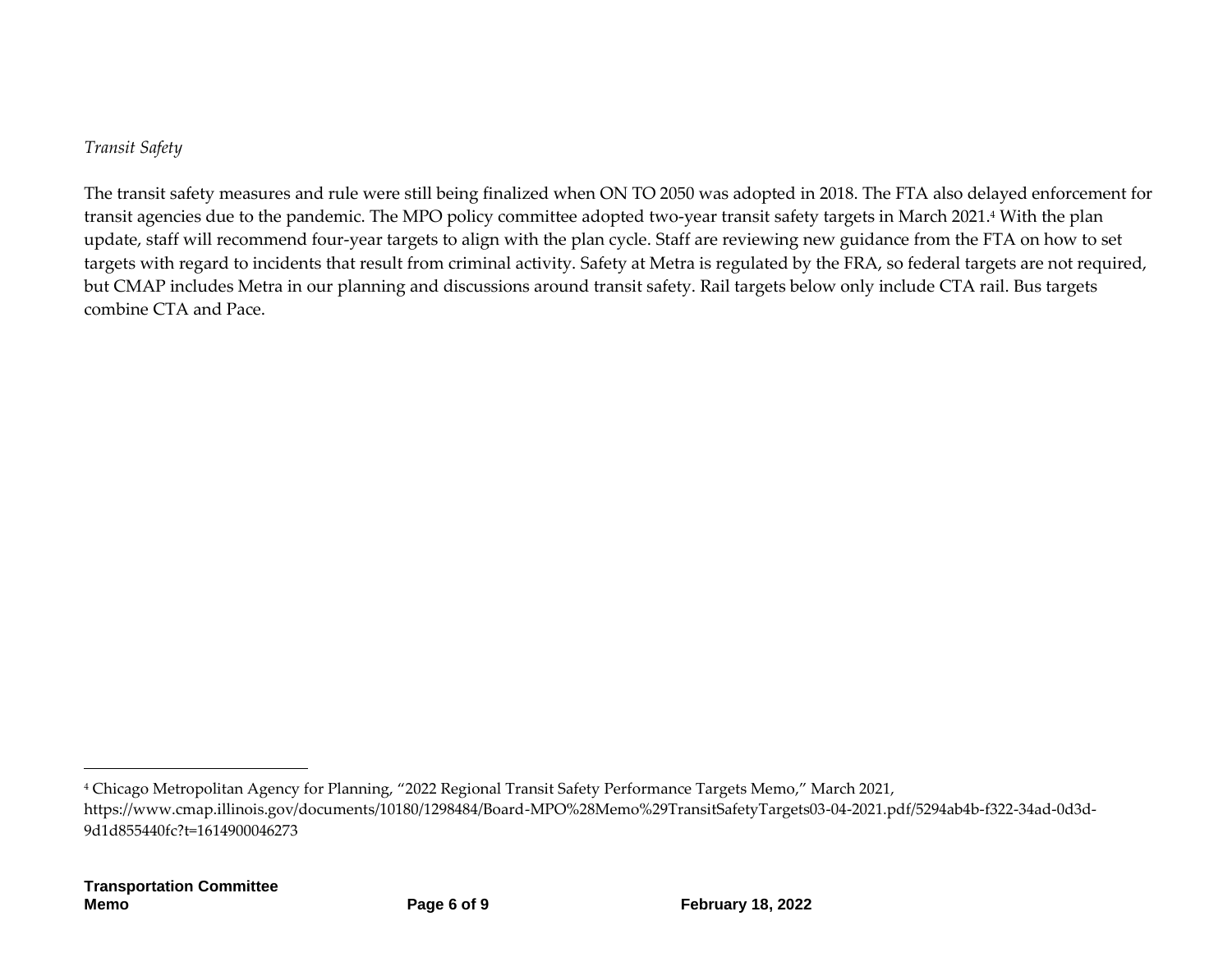|                                      |                                                           | Measure              |                |                          |                |                          | Targets                          |             |              |                 |                |
|--------------------------------------|-----------------------------------------------------------|----------------------|----------------|--------------------------|----------------|--------------------------|----------------------------------|-------------|--------------|-----------------|----------------|
| Category                             | <b>Name</b>                                               | 2016                 | 2017           | 2018                     | 2019           | 2020                     | End Year Target<br><b>Target</b> | <b>Date</b> | <b>Trend</b> | <b>Progress</b> | vs Target      |
| <b>Bus Safety</b>                    | <b>Fatalities</b>                                         | ٠                    | $\overline{7}$ | $\boldsymbol{6}$         | $\mathbf{1}$   | $\overline{1}$           | $\overline{1}$                   | 2022        |              |                 | $\overline{0}$ |
| <b>Bus Safety</b>                    | Fatalities per million miles                              |                      | 0.1            | 0.1                      | 0.0            | 0.0                      | 0.0                              | 2022        |              |                 | 0.0            |
| <b>Bus Safety</b>                    | <b>Injuries</b>                                           | 689                  | 632            | 607                      | 639            | 639                      | 625                              | 2022        |              |                 | $-14$          |
| <b>Bus Safety</b>                    | Injuries per million miles                                | 9.2                  | 8.3            | 7.9                      | 8.3            | 8.3                      | 8.2                              | 2022        |              |                 | $-0.1$         |
| <b>Bus Safety</b>                    | <b>Safety Events</b>                                      | 447                  | 411            | 387                      | 415            | 415                      | 422                              | 2022        |              |                 |                |
| <b>Bus Safety</b>                    | Safety Events per million miles                           | 6.0                  | 5.4            | 5.1                      | 5.4            | 5.3                      | 5.5                              | 2022        |              |                 | 0.2            |
| <b>Bus Safety</b>                    | Mean Distance Between Mechanical Failures                 | 6,949                | 6,880          | 6,764                    | 6,456          | 6,956                    | 7,775                            | 2022        |              |                 | 819            |
| Rail Safety                          | Fatalities                                                | 17                   | 17             | 16                       | 18             | 18                       | $\overline{0}$                   | 2022        |              |                 | $-18$          |
| <b>Rail Safety</b>                   | <b>Fatality Rate</b>                                      | 0.24                 | 0.23           | 0.22                     | 0.25           | 0.25                     | $\overline{0}$                   | 2022        |              |                 | $-0.2$         |
| Rail Safety                          | Injuries                                                  | 96                   | 109            | 150                      | 239            | 239                      | 213                              | 2022        |              |                 | $-26$          |
| <b>Rail Safety</b>                   | Injuries per million miles                                | 1.3                  | 1.5            | 2.0                      | 3.3            | 3.3                      | 3                                | 2022        |              |                 | $-0.3$         |
| Rail Safety                          | Safety Events                                             | 115                  | 112            | 155                      | 219            | 219                      | 222                              | 2022        |              |                 |                |
| <b>Rail Safety</b>                   | Safety Events per million miles                           | 1.6                  | 1.5            | 2.1                      | 3.0            | 2.0                      | 3                                | 2022        |              |                 | 1.0            |
| Rail Safety                          | Mean Distance Between Mechanical Failures                 | 319,162              | 249,533        | 160,747                  | 161,347        | 188,376                  | 150,000                          | 2022        |              |                 | $-38,376$      |
| Vanpool                              | <b>Fatalities</b>                                         |                      | $\mathbf 0$    | $\pmb{0}$                | $\bf 0$        | ä,                       | $\overline{0}$                   | 2022        |              |                 |                |
| Vanpool                              | <b>Fatality Rate</b>                                      |                      | ä,             | $\overline{\phantom{a}}$ | ÷,             | $\overline{\phantom{a}}$ | 0.0                              | 2022        |              |                 | 0.0            |
| Vanpool                              | <b>Injuries</b>                                           | 6                    | $\overline{0}$ | $\blacktriangleleft$     | $\overline{2}$ | -1                       | 2                                | 2022        |              |                 |                |
| Vanpool                              | Injuries per million miles                                | 0.7                  | ä,             | 0.1                      | 0.3            | 0.4                      | 0.2                              | 2022        |              |                 | $-0.2$         |
| Vanpool                              | <b>Safety Events</b>                                      | $\blacktriangleleft$ | $\overline{0}$ | $\blacktriangleleft$     | $\overline{2}$ | 3                        | $\overline{1}$                   | 2022        |              |                 |                |
| Vanpool                              | Safety Events per million miles                           | 0.1                  |                | 0.1                      | 0.3            | 1.2                      | 0.1                              | 2022        |              |                 | $-1.1$         |
| Vanpool                              | Mean Distance Between Mechanical Failures                 | 138,656              | 222,290        | 226,765                  | 180,389        | 197,391                  | 170,031                          | 2022        |              |                 | (27, 360)      |
| <b>APA Paratransit Fatalities</b>    |                                                           |                      | 1              | ä,                       | $\overline{c}$ | ÷.                       | $\mathbf{1}$                     | 2022        |              |                 |                |
| <b>APA Paratransit Fatality Rate</b> |                                                           |                      | 0.03           | ٠                        | 0.06           | ÷                        | $\overline{0}$                   | 2022        |              |                 | 0.0            |
| <b>APA Paratransit Injuries</b>      |                                                           | 137                  | 92             | 99                       | 102            | 44                       | 102                              | 2022        |              |                 | 58             |
|                                      | APA Paratransit Injuries per million miles                | 0.7                  | ÷.             | 0.1                      | 0.3            | 0.4                      | 2.8                              | 2022        |              |                 | 2.4            |
| <b>APA Paratransit Safety Events</b> |                                                           | 95                   | 94             | 113                      | 106            | 63                       | 99                               | 2022        |              |                 | 36             |
|                                      | APA Paratransit Safety Events per million miles           | 2.5                  | 2.6            | 3.2                      | 3.3            | 2.8                      | 2.7                              | 2022        |              |                 | $-0.1$         |
|                                      | APA Paratransit Mean Distance Between Mechanical Failures | 64,440               | 57,227         | 48,738                   | 49,056         | 52,141                   | 53,365                           | 2022        |              |                 | 1,224          |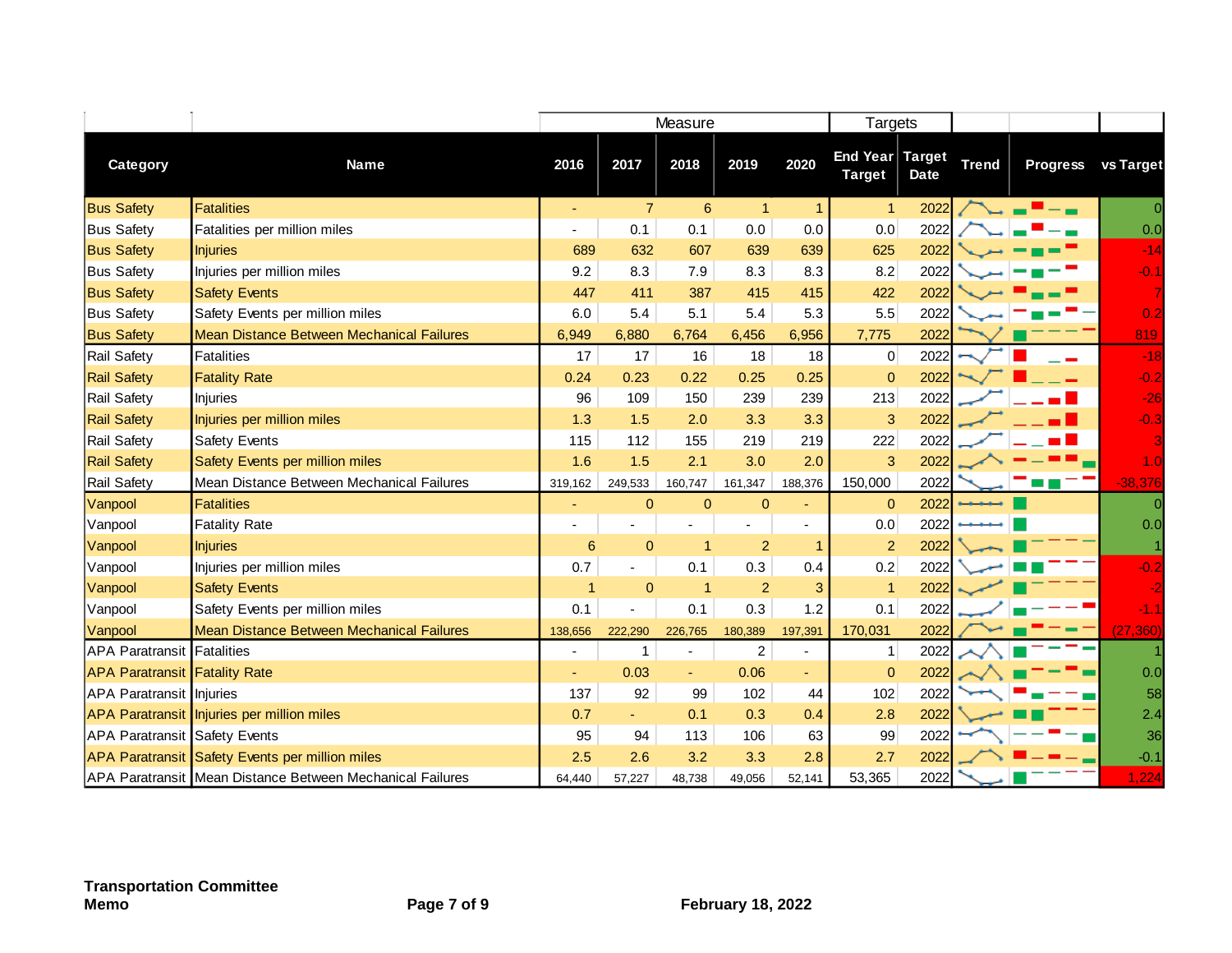#### *Transit Condition*

Transit agencies were required to complete their initial Transit Asset Management plans by October 2018, two weeks before ON TO 2050 was adopted. As such, the asset inventories and policies were still being developed as CMAP finalized the plan. Similar to highway condition, most transit asset condition measures indicate a decline in condition, while targets are for improving condition. CMAP will be working with the RTA and other transit agencies to review new asset condition data and past targets.

|                                                  |       |       | Measure |       |       | Targets |                           |      |              |                 |           |
|--------------------------------------------------|-------|-------|---------|-------|-------|---------|---------------------------|------|--------------|-----------------|-----------|
| <b>Name</b>                                      | 2015  | 2016  | 2017    | 2018  | 2019  | 2020    | End Year Target<br>Target | Date | <b>Trend</b> | <b>Progress</b> | vs Target |
| Buses past ULB                                   | 3.9%  | 8.4%  | 2.7%    | 6.8%  | 5.6%  | 6.7%    | 8.2%                      | 2022 |              |                 | 3%        |
| Rail vehicles past ULB                           | 21.5% | 16.9% | 17.0%   | 23.5% | 26.9% | 30.2%   | 16.4%                     | 2022 |              |                 | $-11%$    |
| Non-Fixed Route Vehicles past ULB                | 33.9% | 28.9% | 9.9%    | 9.4%  | 33.1% | 43.4%   | 28.4%                     | 2022 |              |                 | $-5%$     |
| Non Revenue - Equipment past ULB                 |       | 44.5% |         | 57.0% | 61.7% | 62.6%   | 43.2%                     | 2022 | استعملت      |                 | $-19%$    |
| Non Revenue - Vehicles past ULB                  |       | 22.7% |         | 35.7% | 40.9% | 37.7%   | 22.1%                     | 2022 | ∽            | - -             | $-19%$    |
| Track miles with performance restrictions        |       |       | 3.75%   | 3.83% | 4.4%  | 5.7%    | 3.6%                      | 2022 |              | - 1             | $-1%$     |
| Transit facilities in marginal or poor condition |       | 21.0% |         | 21.6% | 18.8% | 13.2%   | 20.4%                     | 2022 |              |                 | 2%        |